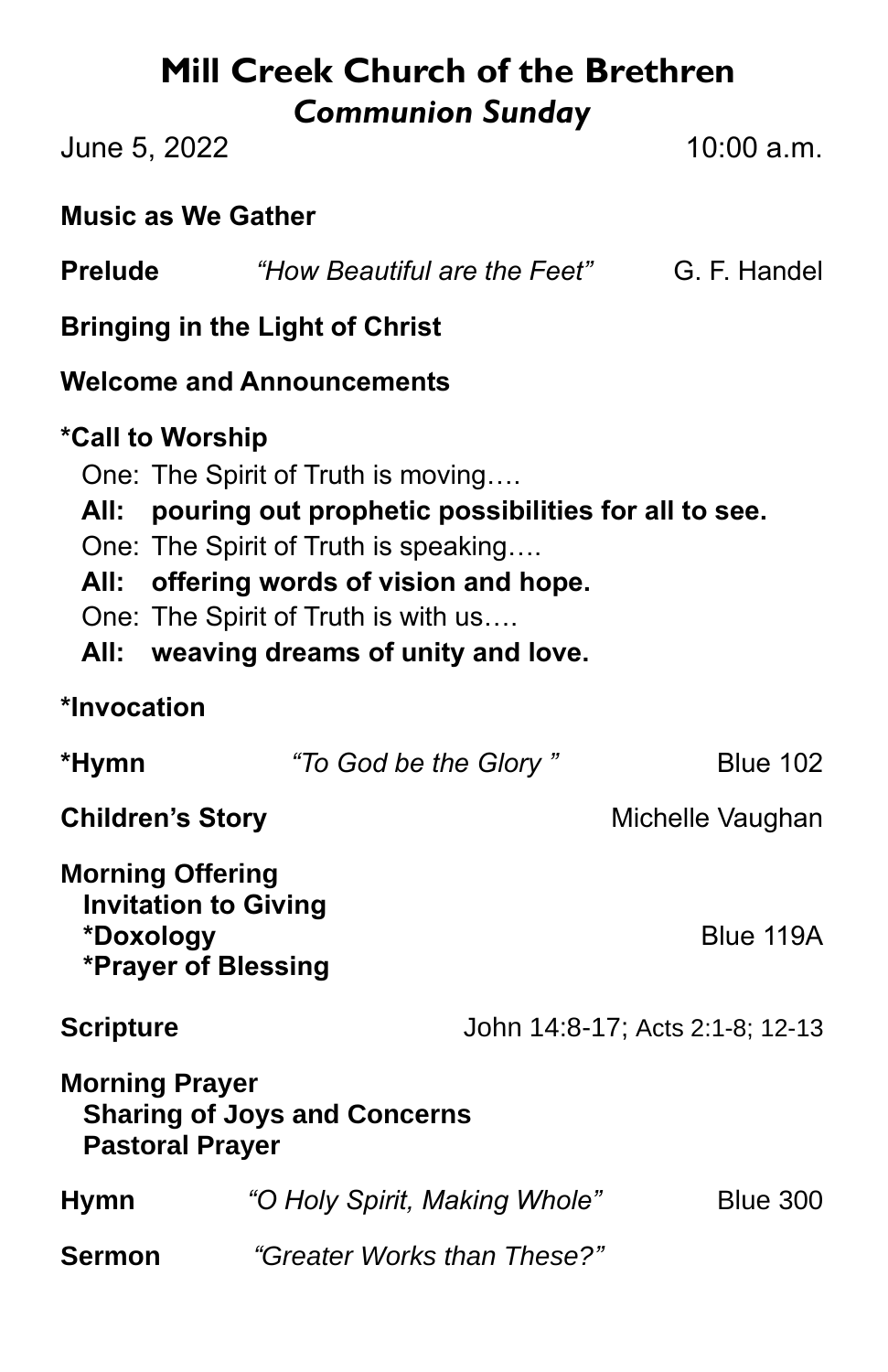|                         | <b>Service of Bread and Cup Communion</b>       |                 |
|-------------------------|-------------------------------------------------|-----------------|
| <b>Eating the Bread</b> |                                                 |                 |
|                         | "This bread which we share                      |                 |
|                         | is the communion of the body of Christ."        |                 |
| <b>Drinking the Cup</b> |                                                 |                 |
|                         | "This cup which we bless                        |                 |
|                         | is the communion of the blood of Christ."       |                 |
|                         | <b>The Lord's Prayer</b> (unison using "debts") |                 |
| *Hymn                   | "I am Thine, O Lord"                            | <b>Blue 505</b> |
| *Benediction            |                                                 |                 |

**\*Postlude** *"All Hail the Power"* Arr. by Wm. Shrubsole

\*Those who are able are requested to stand.

## **Assisting in Worship**

*PREACHER: Glenn E. Bollinger* **WORSHIP LEADER:** Garnett Good **CHORISTER:** Lou Dellinger **ORGANIST:** Janet Weller **PIANIST:** Chloe Stone **CHILDREN'S STORY:** Michelle Vaughan **NURSERY:** Tara Nicholson, Bethany Prevatt, Bryden Kite **LIVESTREAM:** Jamin Engel, Dick Halterman, Brant Somma **AUDIO/VISUAL:** Jon Wenger **USHERS:** Gary Cline, Bill Diehl

*Mill Creek Church services are Live Streamed. If you have concerns about being on camera, ask an usher about our "video-free" zones.*

## **Today – June 5, 2022**

10:00 a.m. Worship Service, Livestream worship (9:50 prelude) 11:00 a.m. Sunday School and Sunday School and Sunday School and Sunday School and Sunday School and Sunday School 5:00 p.m. Mystery Friend Reveal in Shelter

*Children, ages 2-4 & grades K-5 attending Sunday School, may be picked up in the Sanctuary at noon, after Sunday School is over.*

## **This Week**

June 6, 5:45 p.m. Ministry Commission in Library June 6, 7:00 p.m. Board Meeting in Board Room June 8, 6:30-8:00 p.m. Sr. High Hang Time

> **Scripture Readings** – Proverbs 8:1-4, 22-31; Psalm 8; Romans 5:1-5; John 16:12-15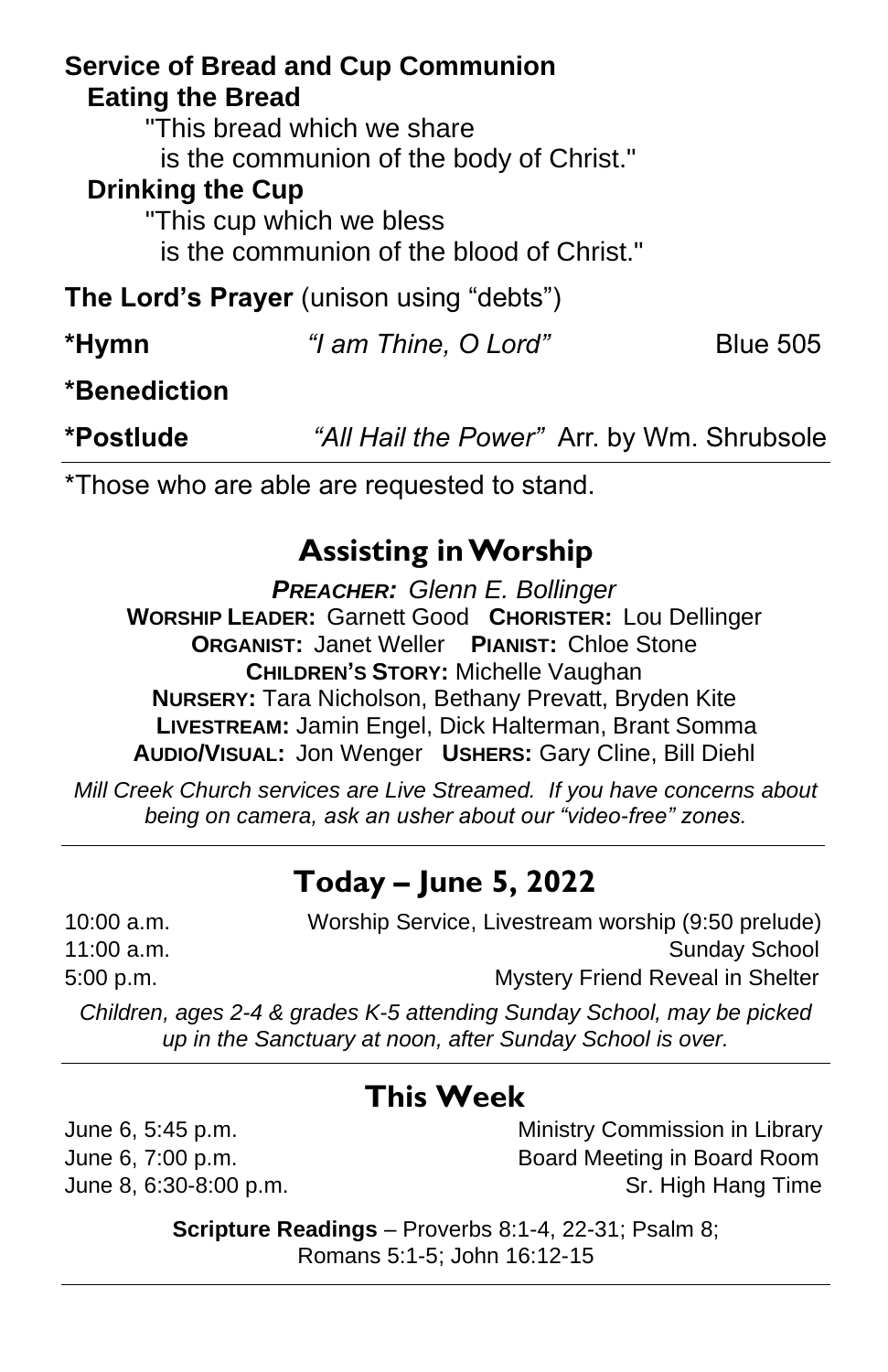## **Next Sunday – June 12, 2022**

10:00 a.m. Worship Service Livestream worship (9:50 prelude) 11:00 a.m.

## **Last Sunday – May 29, 2022**

Worship: 141 **Sunday School: 96** Sunday School: 96 General Offering: \$5,803.00 Special Services: \$20.00

### **Mark Your Calendar**

June 13 Bible Day Camp Workday, 9am-5pm in Social Hall June 20 Bible Day Camp Prep Day June 21-24 **Bible Day Camp** August 14 Outdoor Worship at Grand Caverns Park September 25 Ladies Tea

#### **Announcements**



**GUESTS,** we welcome you to sign the guest book located at the front entrance.

**BIBLE DAY CAMP, JUNE 21-24,** is about the creation story in Genesis, "When God Speaks".1) Please **register** your children on the Mill Creek website or Facebook page, and 2) for those wishing to help **purchase supplies** from Amazon, refer to the links sent out in the MC Connections email or the Mill Creek website or Facebook page.

**THE JARRELS REUNION** will be held today, June 5, 1 p.m. in the Social Hall.

**MILL CREEK T-SHIRT SALE!** Funds raised from sales are for the National Youth Conference this summer. Update your Mill Creek wardrobe NOW! Sign-up sheets are in Sunday School classrooms and at the Hospitality Desk (order deadline is June 26). If questions, call Linda Cline, 540-820-6380, or email your order to gwclfc@verizon.net.

**COOKIE DONATIONS ARE NEEDED BY THE BIBLE DAY CAMP REFRESHMENT COMMITTEE**. Please be aware that several children have nut allergies. Please



bring either homemade or bought cookies to the kitchen on Sunday, June 19 or Monday, June 20. Thank you so much! –Refreshment Committee

**CALLING ALL ACOLYTES!** We are looking for children in grades 2-8 who are interested in participating in the worship service as an acolyte. Training will be provided. Please contact Emma Berkey at 540-383-1737 or emma.berkey2019@gmail.com with your  $l$ <sup>ty</sup>tes child's name, grade, phone # and email.